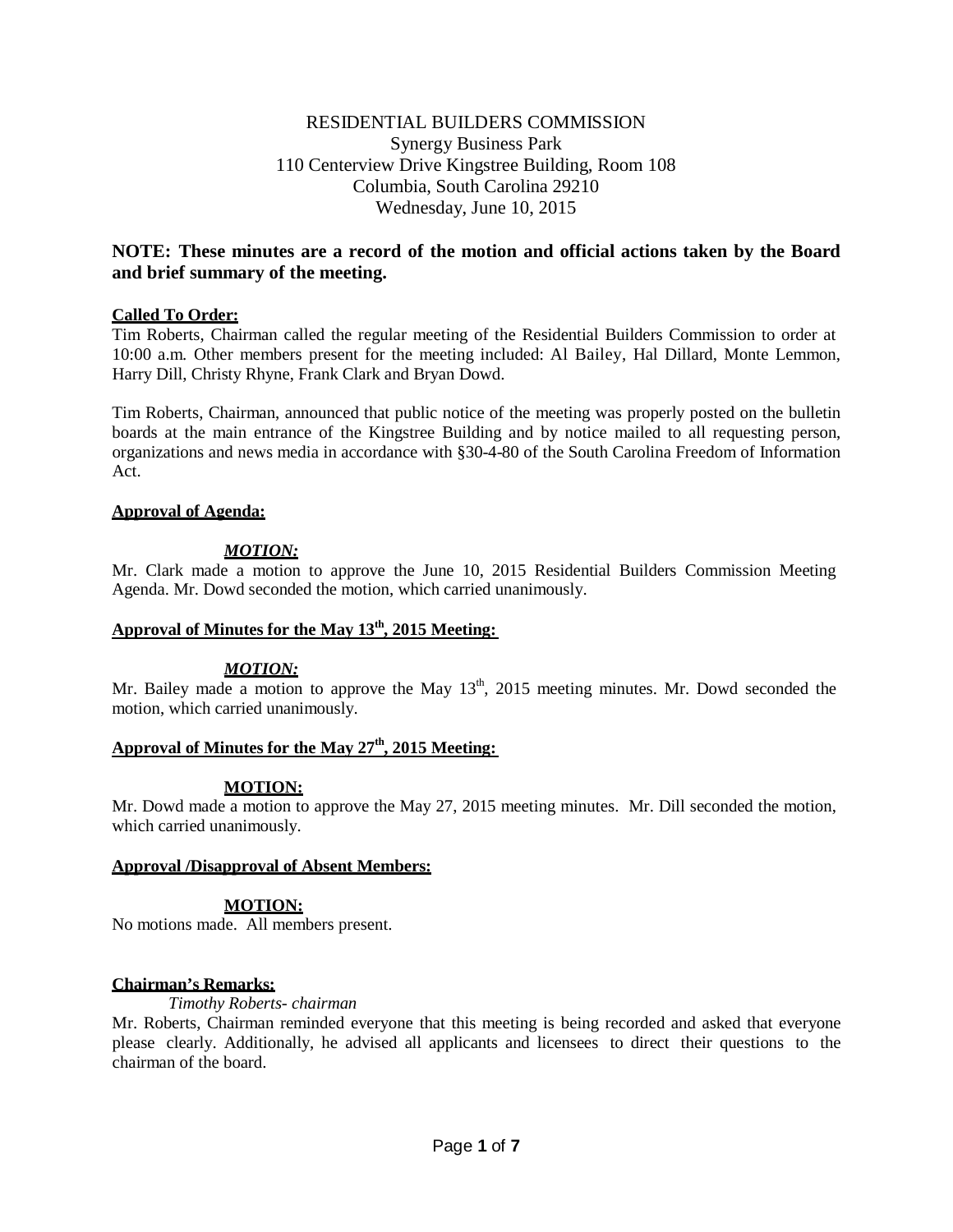# **Owner/Builder Waiver Request:**

### *Terry Heflin*

The Commission held a hearing regarding Mr. Terry Heflin's request. Mr. Heflin appeared before the commission to present testimony, along with his counsel, Tracy Wright, Esq. and witness Ms. Bonnie Helfin.

### *MOTION:*

Mr. Dowd made a motion to approve Mr. Heflin's request to allow for the waiver from the disclosure statement. Mr. Clark seconded the motion, which carried unanimously.

### **Application Reviews:**

### *Brently Parkinson*

The Commission held an Application Review Hearing regarding Mr. Brently Parkinson. Mr. Parkinson appeared before the Commission to present testimony, along with a witness Ms. Kimberly Parkinson and he waived his right to counsel.

## *MOTION:*

Mr. Bailey made a motion to allow Mr. Parkinson to sit for the Exam. Mr. Clark seconded the motion, which carried unanimously.

### *Richard Browne*

The Commission held an Application Review Hearing regarding Mr. Richard Browne. Mr. Browne appeared before the Commission to present testimony and waived his right to counsel.

### *MOTION:*

Mr. Bailey made a to allow Mr. Browne to sit for the exam. Mr. Clark seconded the motion, which carried unanimously.

#### *Bernard Erhard Jr.*

The Commission held an Application Review Hearing regarding Bernard Erhard Jr. Mr. Erhard appeared before the Commission to present testimony, along with his witnesses Ms. Amanda Erhard and Mr. Roy Sullivan and waived his right to counsel.

## *MOTION:*

Mr. Dillard made a motion to approve the Registration for Mr. Erhard in the classifications of Masonry, Carpentry and Painting and required a \$5,000 bond. Mr. Dowd seconded the motion, which carried unanimously.

## *Edward Hernandes*

The Commission held an Application Review Hearing regarding Edward Hernandes. Mr. Hernandes appeared before the Commission to present testimony and waived his right to counsel.

## *MOTION:*

Mr. Dill made a motion to approve Mr. Hernandes' Home inspector's license without exam. Mr. Bailey seconded the motion, which carried unanimously.

## *Michael McCall*

The Commission held an Application Review Hearing regarding Mr. Michael McCall. Mr. McCall appeared before the Commission to present testimony and waived his right to counsel.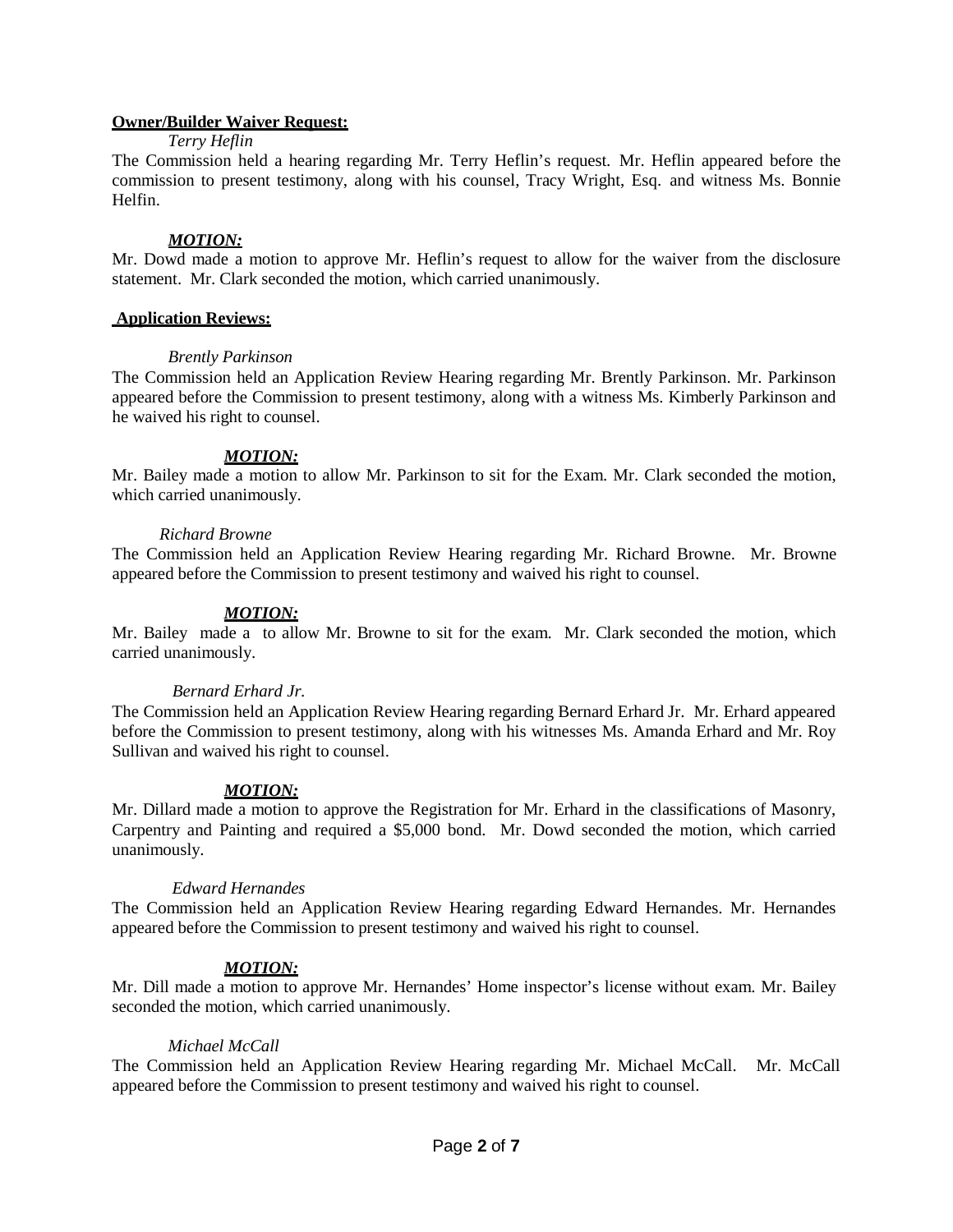## *MOTION:*

Mr. Dillard made a motion to enter into executive session for legal advice. Mr. Dowd seconded the motion, which carried unanimously.

### *MOTION:*

Mr. Bailey made a motion to exit executive session for legal advice. Mr. Dillard seconded the motion, which carried unanimously.

### *MOTION:*

Mr. Lemmon made a motion to deny Mr. McCall's request at this time. Mr. Dowd seconded the motion, which carried unanimously.

#### *Jonathan Draeger*

The Commission held an Application Review Hearing regarding Mr. Jonathan Draeger. Mr. Draeger appeared before the Commission to present testimony and waived his right to counsel.

#### *MOTION:*

Mr. Dowd made a motion to allow Mr. Draeger to sit for the exam. Mr. Dillard seconded the motion, which carried unanimously.

#### *Larry King*

*The Commi*ssion held an Application Review Hearing regarding Mr. Larry King. Mr. King appeared before the Commission to present testimony and he waived his right to counsel.

#### *MOTION:*

Mr. Dill made a motion to allow him to sit for the Exam. Mr. Lemmon seconded the motion, which carried unanimously.

#### *Robert Jones*

The Commission held an application review hearing regarding Mr. Robert Jones. Mr. Jones appeared before the Commission to present testimony along with his witness Mr. H. Howard Herring and waived his right to counsel. Mr. Dill recused himself.

#### *MOTION:*

Mr. Bailey made a motion to allow Mr. Jones sit for the exam. Mr. Lemmon seconded the motion which carried unanimously.

#### *Jonathan Mowery*

The Commission held an application review hearing regarding Mr. Luke Johnson. Mr. Johnson appeared before the commission to present testimony and waived his right to counsel.

### *MOTION:*

Mr. Dillard made a motion to allow Mr. Mowery to sit for the exam. Ms. Rhyne seconded the motion, which carried unanimously.

#### *Joshua Timms*

The Commission held an application review hearing regarding Mr. Joshua Timms. Mr. Timms appeared before the commission to present testimony and waived his right to counsel.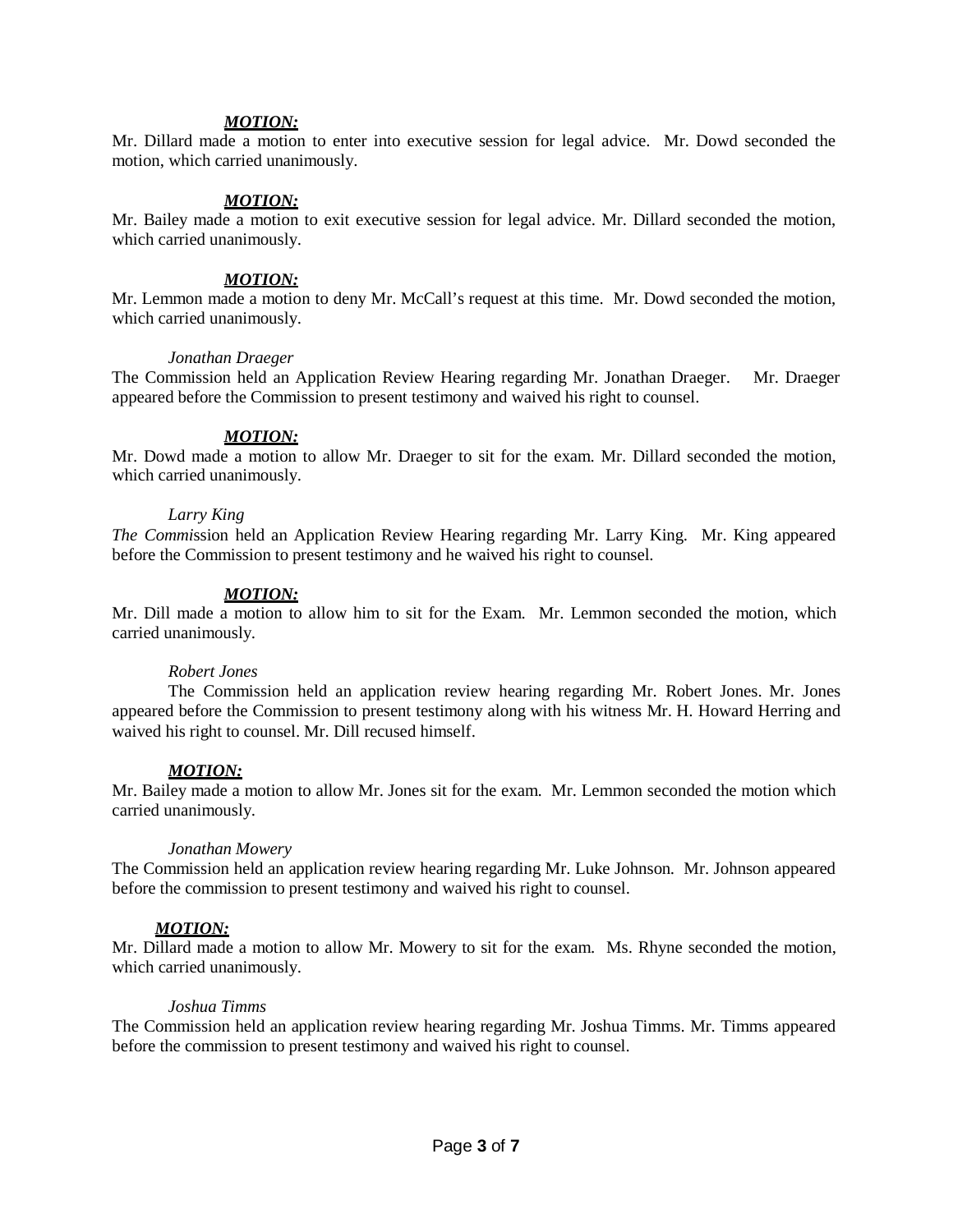### *MOTION:*

Mr. Bailey made a motion to allow Mr. Timms to sit for the exam. Mr. Dowd seconded the motion, which did not carry unanimously. Mr. Dill opposed.

#### *Louis Covin*

The Commission held an application review hearing regarding Mr. Louis Covin. Mr. Covin appeared before the commission to present testimony along with a witness Ms. Candace Covin and waived his right to counsel.

#### *MOTION:*

Mr. Dillard made a motion to approve Mr. Covin's Specialty Registration. Mr. Dill seconded the motion which carried unanimously.

### *William Beckham*

The Commission held an application review hearing regarding Mr. William Beckham. Mr. Beckham appeared before the commission to present testimony and waived his right to counsel.

#### *MOTION:*

Mr. Lemmon made a motion to approve Mr. Beckham's Specialty Registration. Mr. Clark seconded the motion, which carried unanimously.

#### *Mark Klimecki*

The Commission held an application review hearing regarding Mr. Klimecki. Mr. Klimecki appeared before the commission to present testimony and waived his right to counsel.

#### *MOTION:*

Mr. Dill made a motion to go into executive session for legal advice. Mr. Lemmon seconded the motion, which carried unanimously.

### *MOTION:*

Mr. Dill made a motion to exit executive session for legal advice. Mr. Bailey seconded the motion, which carried unanimously.

#### *MOTION:*

Mr. Dill made a motion to approve the specialty registration for Mr. Klimecki and require a SLED Report at next renewal. Mr. Bailey seconded the motion which carried unanimously.

#### **Final Order Hearings:**

*Todd Twist Case# 2013-408* The Board held a Final Order hearing regarding Mr. Todd Twist .

#### *MOTION:*

Mr. Bailey made a motion to uphold the Hearing Officer's Recommendation. Mr. Clark seconded the motion which carried unanimously.

#### *Mr. Christopher Skinner Case# 2014-166*

The Board held a Final Order hearing regarding Mr. Christopher Skinner. Mr. Bailey recused himself due to his service as the Hearing Officer.

#### *MOTION:*

Mr. Clark made a motion to uphold the Hearing Officer's Recommendation. Mr. Lemmon seconded the motion which carried unanimously.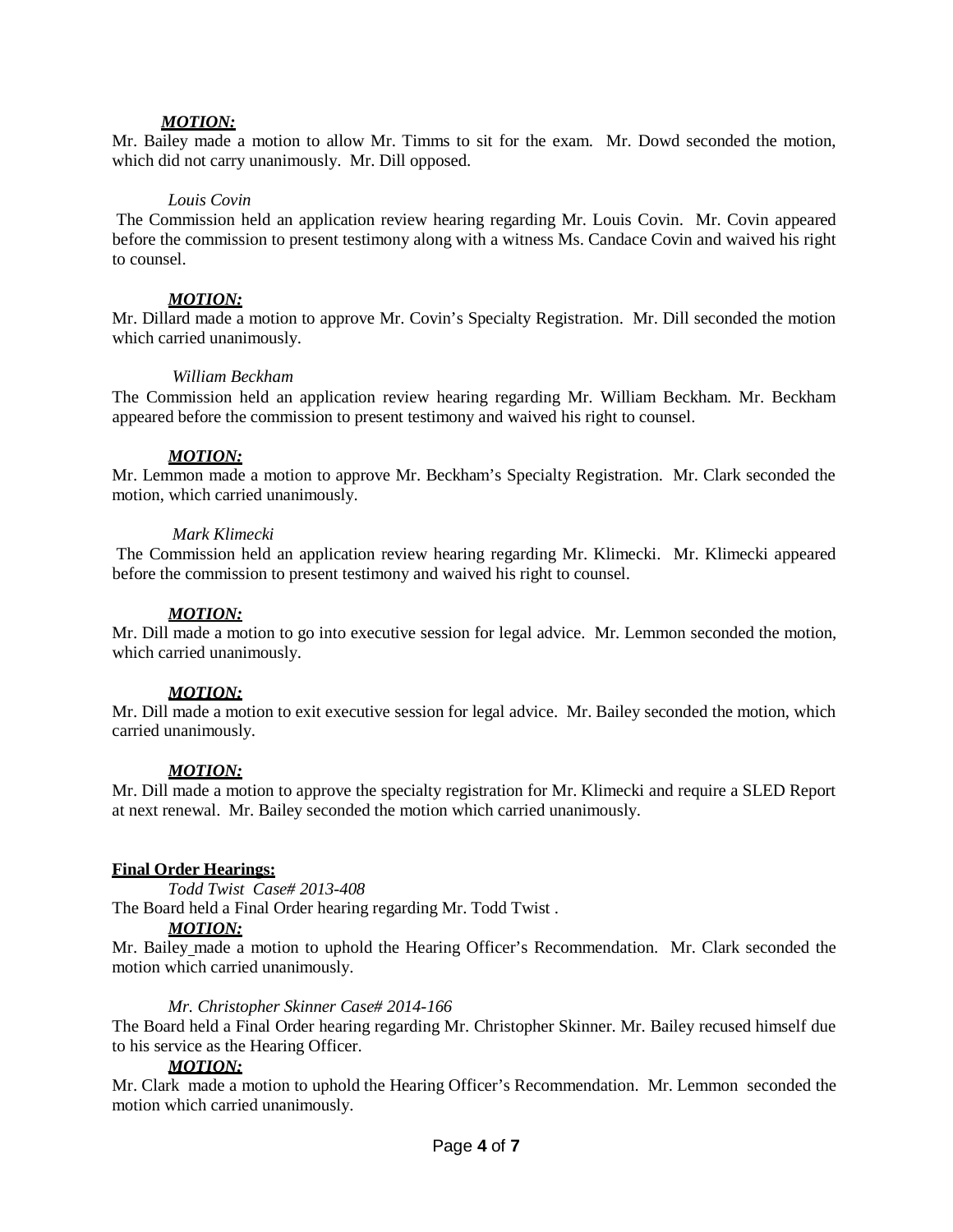## *Mr. Lloyd Graybeal Jr. Case# 2013-531& 2013-545*

The Board held a Final Order hearing regarding Mr. Lloyd Graybeal . Mr. Roberts recused himself.

# *MOTION:*

Mr. Clark made a motion not accept the Hearing Officer's Recommendation. Mr. Rhyne seconded the motion which carried unanimously.

## **Memorandum of Agreement**

*Mr. Christopher Bedson Case# 2013-105*

Christopher Bedson was present and sworn in. Mr. Bedson was represented by Suzanne Hawkins. Erin Baldwin, Esq. represented the State. Mr. Bedson answered questions from the Board. Ms. Baldwin requested that the Board accept the Memorandum of Agreement (MOA).

## *MOTION:*

Mr. Bailey made a motion to accept the Memorandum of Agreement. Respondent is assessed a fine of Two Hundred Fifty and  $00/100<sup>th</sup>$  (\$250.00) for violation of S. C. Code Ann. § 40-59-240 (C), to be paid within sixty (60) days of the date of the final order. Mr. Dowd seconded the motion, which carried unanimously.

## **Review of Administrator Report and Recommendation on Bond Claim:**

## *Jerry Cooper Case# 2014-132*

The Board held a hearing regarding the Administrator's Report and Recommendation on bond claim for Mr. Jerry Cooper. Mr. Cooper was present along with his witness Mr. Martin Buckley. Mr. Cooper waived his right to counsel.

## *MOTION:*

Mr. Bailey made a motion to uphold the Administrator's recommendation and amount for the Bond Claim. Mr. Dowd seconded the motion, which carried unanimously.

## *Jimmy Cox Case#2014-268*

The Board held a hearing regarding the Administrator's Report and Recommendation on bond claim for Mr. Jimmy Cox. Mr. Cox was not present.

## *MOTION:*

Mr. Dowd made a motion to uphold the Administrator's recommendation and amount for the Bond Claim. Mr. Dill seconded the motion, which carried unanimously.

## **National Home Inspector Exam:**

The Commission heard a request from Mr. Roger Herdt, ASHI member, to accept the National Home Inspector's Exam in lieu of the SC Home Inspector's Exam.

# *MOTION:*

Mr. Dill made a motion to accept the National Home Inspector's exam and replace the South Carolina Home Inspector Exam with the National Home Inspector Exam. Mr. Bailey seconded the motion, which carried unanimously.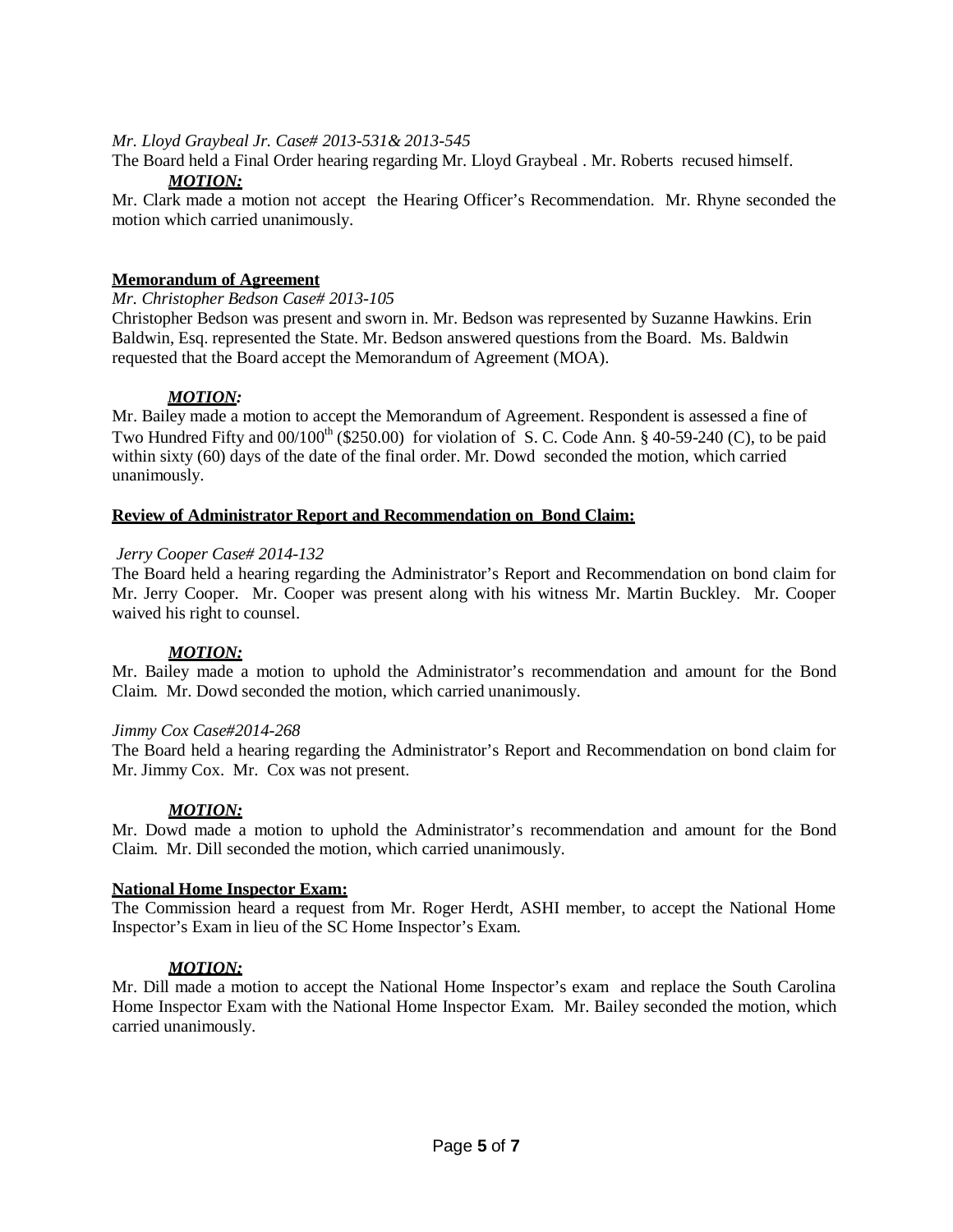## **Administrator's Remarks for Information:**

## *Outbuildings under 200 sq. ft.*

Janet Baumberger, Administrator for the Residential Builders Commission, brought the issue of Residential Building less than 200 sq. ft. and question whether the person building the structure should be licensed, due to the structure not requiring a permit. Due to a permit not being required by the jurisdictions would not be aware of the structure until after it has been built. The Commission discussed the issue at length and determined the local jurisdictions would need to take action for requirements of an outbuilding since it didn't fall under the jurisdictions of the Residential Builders Commission's scope.

*Disciplinary Action against Certificate of Authorization MOTION:*

Mr. Clark made a motion to allow disciplinary actions to be brought against both the builders of record and the Company who holds the Certificate of Authorization. Mr. Lemmon seconded the motion, which carried unanimously.

## **ODC Report – Mr. Zubin Billimoria:**

*Erin Baldwin, Office of Disciplinary Counsel*

Ms. Erin Baldwin, Assistant Disciplinary Counsel appeared to present the information to the commission regarding the ODC quarterly report.

> **Open Cases- 151 Pending actions- 82 ALC- 4 Pending Advice Action-6 Pending CA/MOA- 11 Pending Panel Hearing-35 Pending FO-7 Closed-70 Appeals-0**

# **OIE Report – Mr. Todd Bond:**

*Todd Bond, Chief Investigator of OIE*

Mr. Todd Bond, Chief Investigator appeared to present the information to the commission regarding the OIE monthly report.

> **Complaints Received – 292 Active Investigations –** 128 **Dismissed Cases –** 268

## **New Business**

A. Recommendations of IRC

## *MOTION:*

Mr. Bailey made a motion to approve the Recommendation of the IRC with the exception of case# 2015-115. Mr. Clark seconded the motion, which carried unanimously.

B. Resolution Guidelines

## *MOTION:*

Mr. Dowd made a motion to approve the IRC Resolution Guidelines. Mr. Clark seconded the motion, which carried unanimously.

# **Old Business:**

The board was given information for review of the InterNACHI/ ASHI standards of practice for further review.